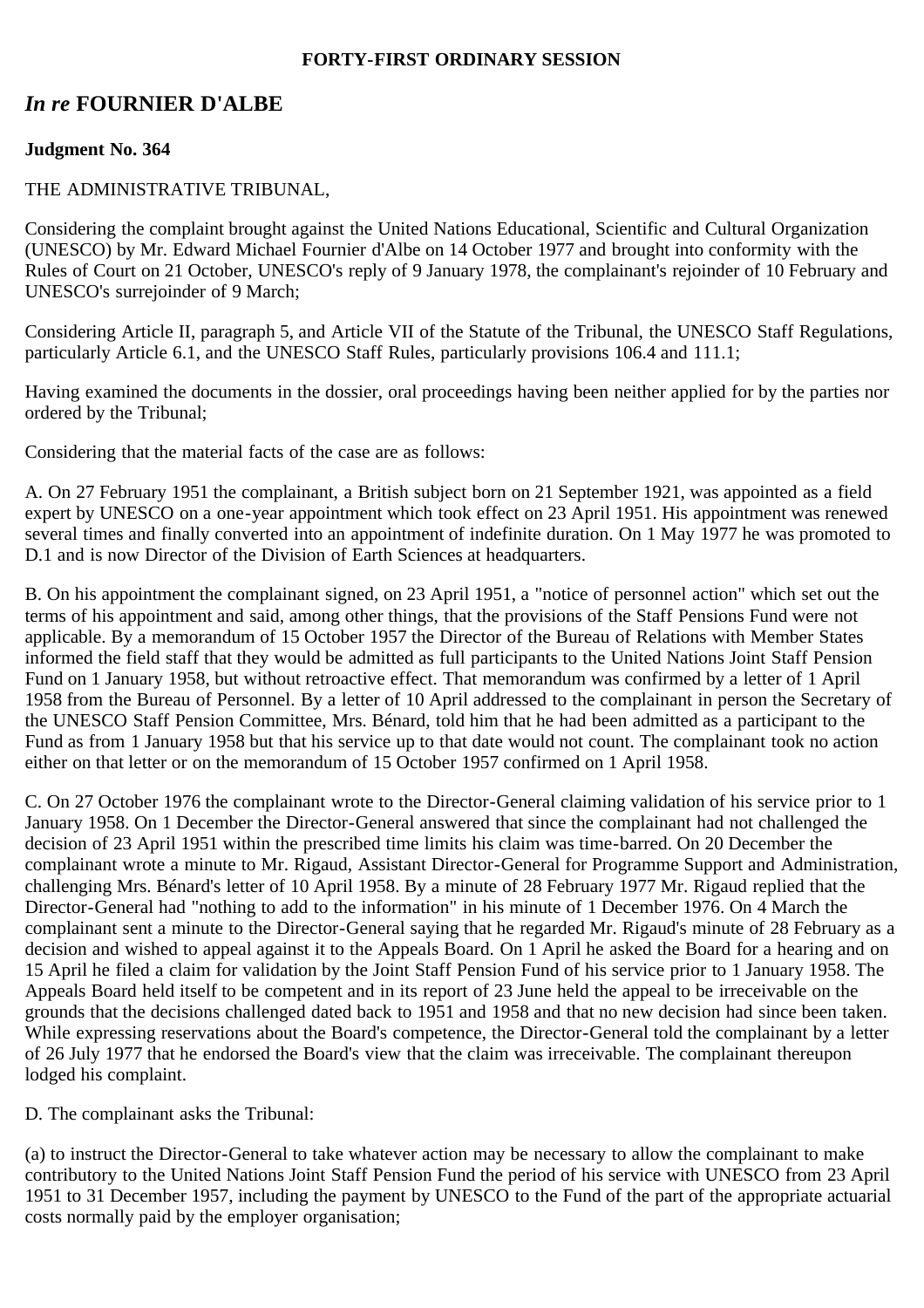(b) if the above action be impossible or inadvisable, to award the complainant as compensation for the injury caused to him the sum of US\$110,000, that being the estimated cost of an annuity adjustable to the cost of living and equal to the loss of pension suffered by him as a result of the impugned decision, less the sums which the complainant would have been called upon to contribute to the Pension Fund in order to make the period of his service prior to 1 January 1958 contributory.

E. UNESCO maintains that the Tribunal is not competent in so far as the complaint relates to pension matters, as to which appeal lies to the Fund and then to the United Nations Administrative Tribunal. Besides, the appeal to the Appeals Board was irreceivable, and for that reason so also is the present complaint. UNESCO therefore asks the Tribunal to declare that it is not competent to hear the complaint and, should it declare itself competent, to declare the complaint irreceivable.

## CONSIDERATIONS:

## Nature of the complaint:

1. The essence of the complaint is that by the fault of the Organization the complainant's pension under the United Nations Joint Staff Pension Fund (hereinafter referred to as "the Fund") will be substantially less than it should have been. On 27 February 1951 the complainant signed a contract with the Organization under which he was to go as an expert on a mission to Pakistan; it was to run for a year from the date he left Paris on the mission. The contract has subsequently been extended and is now one of indefinite duration. On 23 April 1951 the complainant was given a notice of personnel action containing particulars as to his "present status" which he signed as "accepted". Opposite the heading "Provident Fund Pension Scheme" there is noted "Not applicable". The complainant contends that the body, if there was one, in charge of this scheme is not the same body as the Fund, and there is no evidence in the dossier that it is.

2. In January 1953 the Regulations of the Fund were amended to provide by Article II for the admission to the Fund of members of affiliated organisations under contract for a year or more and whose contracts did not exclude participation in the Fund. There was also an Article III which provided that under certain conditions previous service with the affiliated organisation might be counted in the calculation of benefits. Article 6.1 of the Staff Regulations of the Organization requires that there should be provisions to make certain of the participation of staff members in the Fund. The complainant was not informed of this development and the Organization took no action in respect of it.

3. On 10 April 1958 the Secretary of the UNESCO Staff Pensions Committee wrote to the complainant, who was then in Mexico, to tell him that he had been admitted as a full participant to the Fund as from 1 January 1958. The letter added: "Please note that you are not allowed to avail yourself of the provisions contained under Article III of the Regulations as the services which you have completed prior to 1 January 1958 as an expert of the Technical Assistance Programme were specifically excluded from participation in the Fund." Article III provided that certain participants might under certain conditions elect within one year of the commencement of participation to have prior service included in contributory service, provided that in his prior service the participant was not employed under a contract of employment which specifically excluded his participation in the Fund.

4. In June 1974 the Director-General was authorised by the UNESCO General Conference to put forward proposals for allowing prior service to count in the case of those experts who were apparently not covered by Article III as summarised above. At the General Conference in 1976 the Director-General said that he would not make any recommendation in favour of any validation operations. This caused the complainant, he says, in October 1976 to search the archives of UNESCO for "any legally validated text" justifying the exclusion in 1958 of his prior service: he found none. On 27 October 1976 he wrote to the Director-General a letter in which he complained of UNESCO's refusal to validate his pre-1958 service and in which he put forward the contention "that the Administration was at fault in not allowing me to avail myself of the provisions contained under Article III". The Director-General replied on 1 December that the complainant had failed within the prescribed time limits to appeal against the decision "Not applicable" given on 23 April 1951; on the other point the Director-General said that no rights were given to the complainant by the authorisation of June 1974.

5. On 20 December 1976 the complainant wrote to an Assistant Director-General a letter in which he put forward the argument that his contract (as distinct from the notice of personnel action) did not exclude his participation in the Fund; and that even the notice did not exclude his participation in the Fund as distinct from the Provident Fund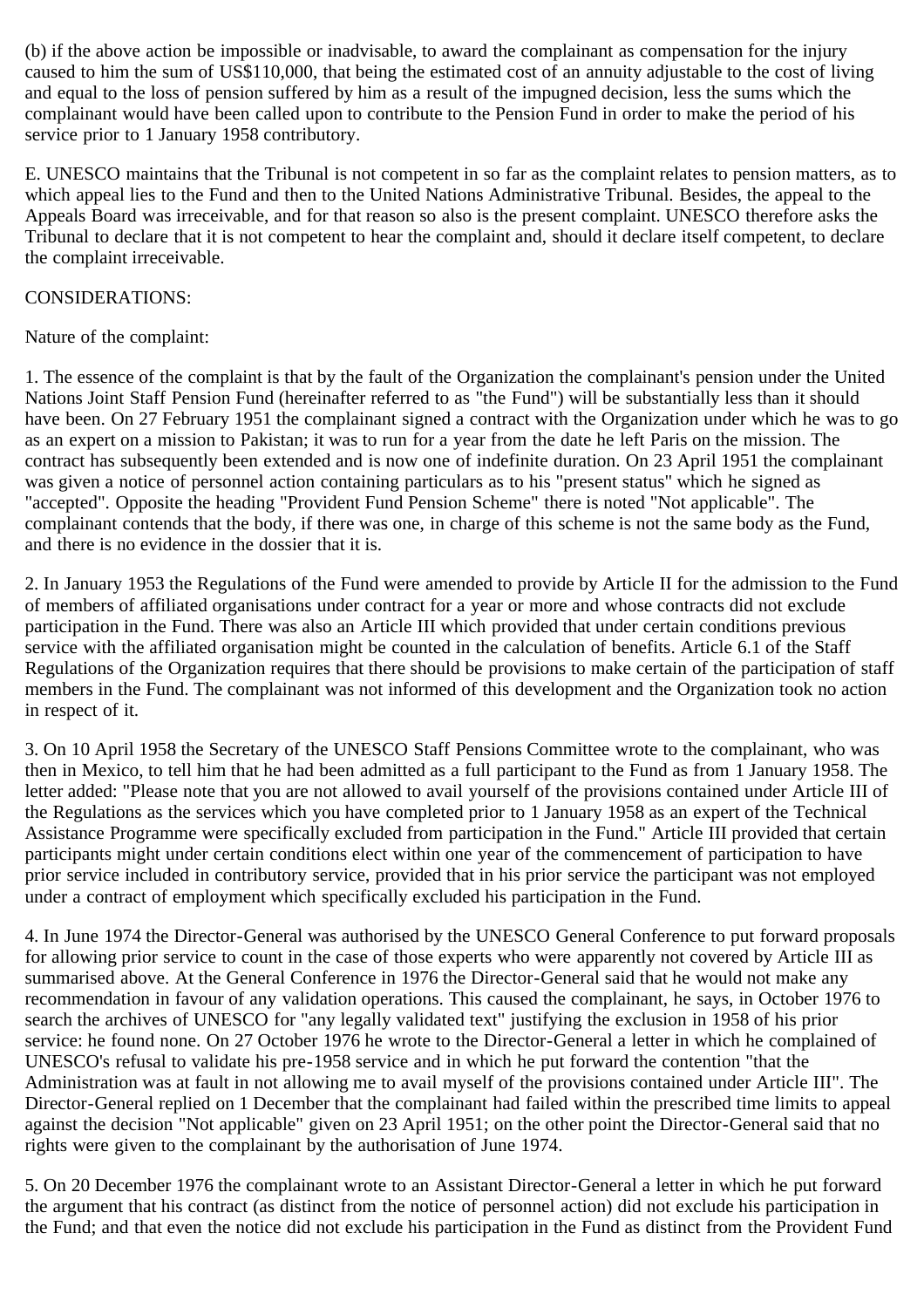Pension Scheme. He claimed that the statement quoted in paragraph 2 above was misleading and untrue and that he had been illegally and unjustifiably deprived of his pension rights. The Assistant Director-General replied on 28 February 1977 that the Director-General had nothing to add to his letter of 1 December. The complainant appealed to the Appeals Board, where the Organization objected to the complaint on the grounds of incompetence and irreceivability. At the request of the Organization, which was not opposed, the Appeals Board agreed to give a preliminary decision on the objections. The Appeals Board decided that it was competent to adjudicate upon the complaint but that the complaint was irreceivable. On 26 July 1977 the Director-General accepted the opinion of irreceivability while reserving his position on competence. From this decision the complainant appeals to the Tribunal.

## As to the jurisdiction:

6. The heads of complaint are conveniently summarised in the rejoinder. One of them is based on the refusal of the Director-General to reconsider the complainant's case in the light of the authorisation given to him in June 1974. It does not appear that this ground of complaint was pursued before the Appeals Board but in any event it is clearly outside the competence of the Tribunal.

7. The other heads of complaint allege specifically the Organization's failure to supply the complainant with information in 1953 as mentioned in paragraph 2 above, the giving of false and misleading information in 1958 as mentioned in paragraph 3 above and generally non-observance of the Staff Regulations and of the terms of the complainant's contract. The Organization objects on the ground that, since the complaint alleges a failure to observe the Statutes of the Fund, notably Articles II and III, it is within the jurisdiction of the United Nations Administrative Tribunal. It is however the object of the complaint to obtain compensation from the Organization for its alleged breach of duties owed by it to the complainant and that is the way it is formulated. This objection is disallowed.

#### As to receivability:

8. The complaint was filed with the Tribunal within the time limits imposed by Article VII, paragraph 2, of its Statute. But paragraph 1 of the Article declares that a complaint shall not be receivable unless the person concerned has exhausted such other means of resisting it as are open to him in the applicable Staff Regulations. This means that where, as here, the Staff Regulations provide for an appeal committee, the person concerned must bring his complaint before that body within the time limits allowed by the Regulation. Thus the question for the Tribunal is whether the Appeals Board was right in rejecting the complaint on the ground that it was not brought before it in due time.

9. If, as the Organization contended and the Appeals Board decided, the statement "Not applicable" quoted in paragraph 1 above and the similar but longer passage quoted in paragraph 3 above are administrative decisions affecting the rights or duties of the complainant, then the decision of the Appeals Board that the complaint was irreceivable is right. For there is nothing in the correspondence that began with the letters quoted in paragraphs 4 and 5 above and ended with the letter of 28 March 1977 (from which the complainant appealed within the prescribed time) that does anything other than affirm the decisions of 1953 and 1958. Time runs from the latest effective decision. If it has run out from that decision, it does not begin to run again from a later decision which does no more than affirm the earlier one.

10. The question is therefore whether the 1951 and 1958 statements were decisions. The 1958 statement is the one most in point. It cannot be decisive unless the Organization had the power to give a decision binding on the complainant as to whether or not the provisions of Article III were available to him. It is not suggested that the Organization had such power. Without it the statement must be construed as advice about the way in which the writer of the letter considered that the matter would be decided by the body which had the power, or, if it had been decided, as information. This leaves it open to the complainant to contend that such advice and information were erroneous and misleading and that by giving such advice and information the Organization failed to observe some regulation such as Article 6.1 or 106.4, or to fulfil a duty arising out of the contract of service.

11. It is true that the complainant, who does not appear to have been advised by a lawyer, is not always clear and consistent about the way in which he puts his claim. Sometimes he writes as if he was complaining of an adverse decision by the Organization not to admit him to the Fund and sometimes as if hew as blaming them for erroneous advice. But in his letter of 20 December 1976 he puts the latter point quite clearly. Also, in their summary of his arguments before them, the Appeals Board notes that "not only has the Administration failed to observe the Staff